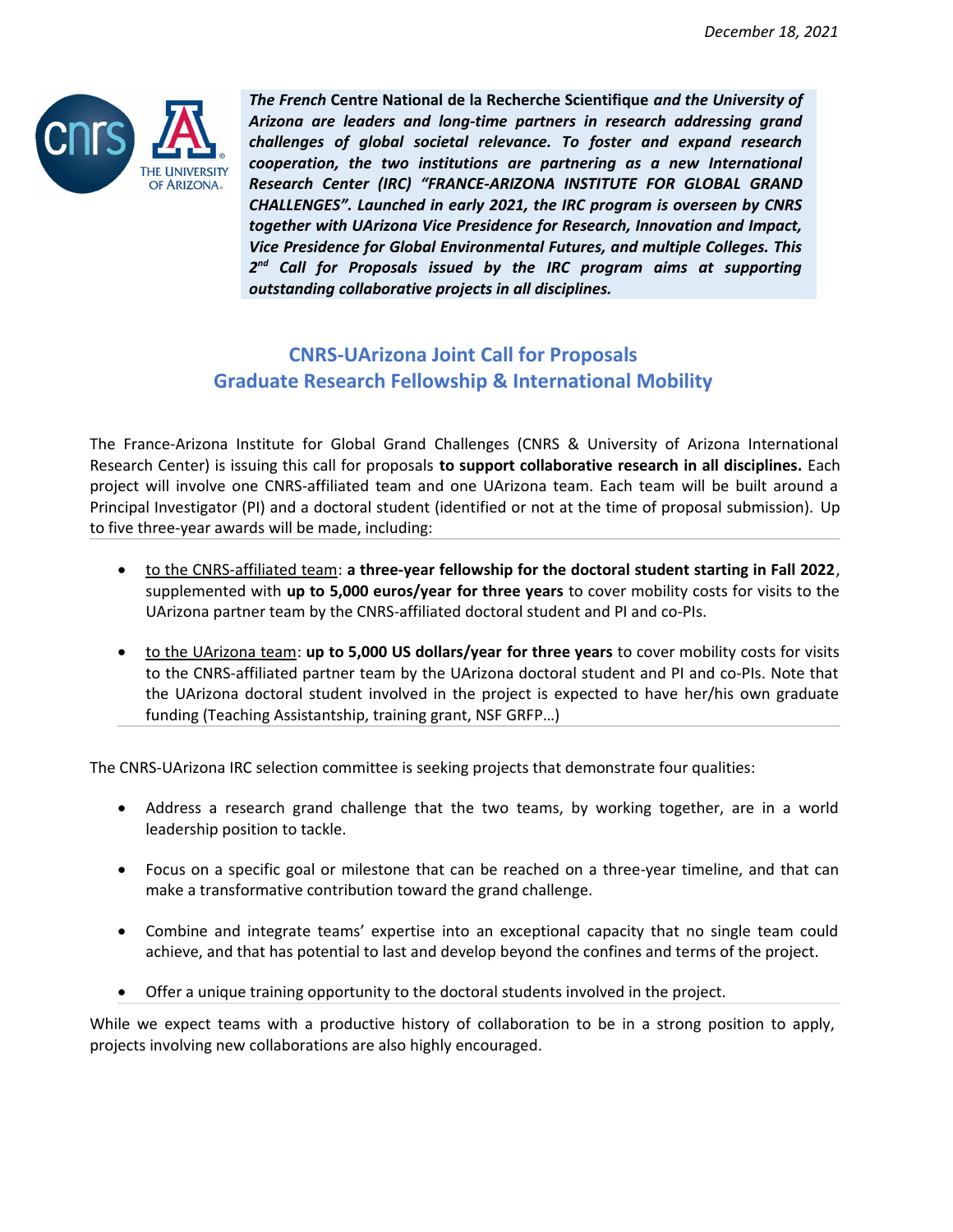# **1. Eligibility**

A project must have at least one PI from UArizona and one PI from CNRS, and possibly co-PIs and "collaborators". In each team, the PI is responsible for the project and coordination with the other team. The PI or one of the co-PIs in each team will serve as Primary Advisor for the doctoral student involved in that team.

Principal and co-Principal Investigators must be tenure-track or tenured faculty members, at UArizona for the US team, or in a CNRS-affiliated unit for the French team (including CR, DR, MCF, PR in the French academic system). At least one PI or co-PI in each team should be in official capacity to advise the team's doctoral student (e.g. an awardee of the French "*Habilitation à Diriger des Recherches*").

A PI or co-PI cannot be involved in more than one application, but the same individual may appear as "collaborator" on multiple proposals (not in a capacity to advise the doctoral student).

The doctoral students involved in the project do not need to be identified at the time of proposal submission. If one or both are, their CV will be included (see "Part G" in section 7 below). Selected CNRS team will have to follow the CNRS rules of recruitment process and the CNRS doctoral student will have to start their doctoral contract in Fall 2022.

### **3. Submission**

The CNRS-affiliated and UArizona teams will prepare one joint proposal (see guideline below). Submissions will be handled by CNRS. The CNRS PI will submit the proposal in electronic format (PDF) and in English (except for title and project summary, both in English and French) via the dedicated CNRS web platform CoopIntEER at:

#### [www.cooperation.cnrs.fr](http://www.cooperation.cnrs.fr/)

#### *Please note:*

*The only document to be considered for evaluation is the single PDF file prepared following the guidelines below (section 7, "Proposal preparation"). Therefore, in the CoopIntEER on-line form, pre-defined sections "Résumé/Abstract", "Programme scientifique/Scientific Program", "Résultats attendus/Expected results" should only be filled with "See proposal PDF", and the proposal should be uploaded as one single PDF file in the last section of the on-line form, "Autres documents annexés". Regarding the mandatory number of travels and their duration in CoopIntEER "Missions" section, please just fill in "1" mission and "1" day (this data is not considered for evaluation). Finally, please note that the electronic validation of the director of the CNRS-affiliated lab will be required through CoopIntEER before the submission deadline (click on "*Transmettre le projet*" on the home page). For any enquiry about the CoopIntEER submission website, please use the CNRS contact below. Please do not hesitate to ask any question, we will respond as quick as possible!* 

### **4. Evaluation**

Proposals will be evaluated and ranked by the IRC Steering Committee, advised by external experts as needed, based on the scientific quality and originality of the project, scientific merit of the teams, synergy between the teams, and alignment with strategic areas of mutual interest.

Successful recipients will be formally notified of the award and informed of the funding procedure.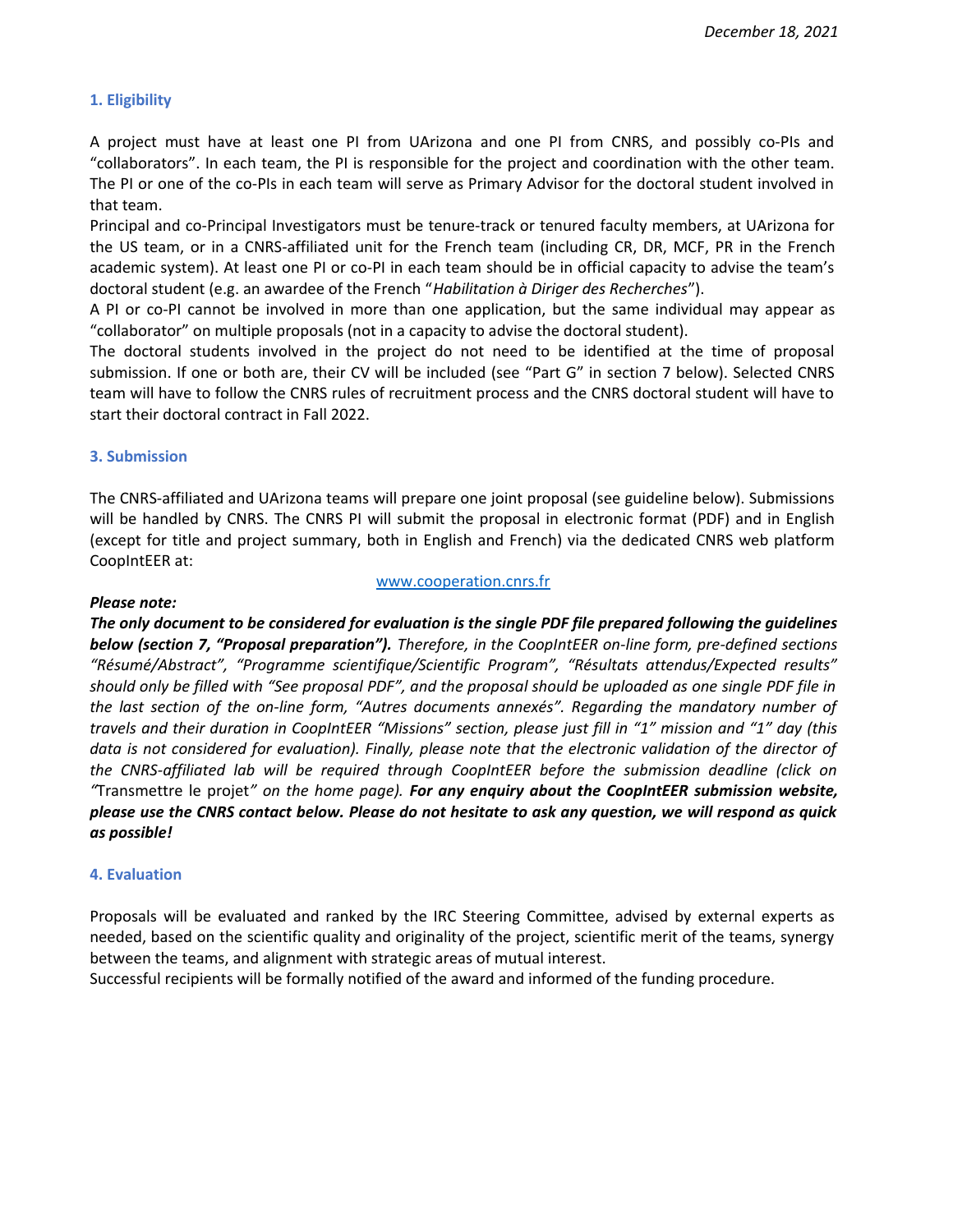# **5. Reporting**

Selected projects will participate in the annual IRC conference to report on their progress.

At the end of the funding period, PIs will provide references, preprints and other relevant products of the project, and prepare a written summary of the project achievements, explaining how the IRC support contributed to them. The summary will review the strategic elements of the cooperation, how the collaboration benefitted the doctoral students involved in the project, and what plans have been developed to continue the cooperation between the teams.

# **6. Timeline**

**Call opening:** December 20, 2021 **Submission deadline:** January 24, 2022 at 23:59 Paris time (3:59pm Arizona time). **Notification:** early March 2022.

# **7. Proposal preparation**

The proposal must consist of the following parts, in **one single PDF file** (named *"CNRS PI's Last name"\_"UArizona PI's Last name"\_CNRS-Arizona Proposal*). There is a strict **5-page limit, not including** the title page(s), the list of bibliographical references and the biosketch for each CNRS and UArizona PI and co-PI, and doctoral students if identified.

# **TITLE PAGE**

Please use template provided.

# **PART A. Project summary**

In English and in French (both with a 150-word limit).

### **PART B. Background and proposed research**

Explain what the grand challenge is. Summarize the state of the art. Explain the specific goal of the project and why it would substantially advance the field towards solving the grand challenge. Explain the main steps and methods to be used to achieve the goals of the project. What are the expected deliverables? Include a timetable for the 3-year implementation of the project.

### **PART C. Team presentation**

For each team, list all PIs, co-PIs and collaborators with their field of expertise (using key words or phrases). Explain the role of each team in the project and how each team member will contribute to the project. Explain what funding (besides the IRC doctoral fellowship and student mobility support) and other critical resources (access to technology, equipment…) are available to each team to carry out the project successfully. If applicable, specify current vs. pending funding.

Document the scientific merit of each team by using indicators of academic excellence (selected publications most relevant to this project, external funding, doctoral and post-doctoral training, team members' major scientific responsibilities and distinctions…).

If the project raises ethical issues or requires special permitting, please describe them and how they will be addressed.

### **PART D. Team collaboration and involvement of doctoral students**

Explain how the two teams' expertise are complementary in this project and how the combination of both teams' expertise put the collaborative in a unique position to succeed and significantly advance research